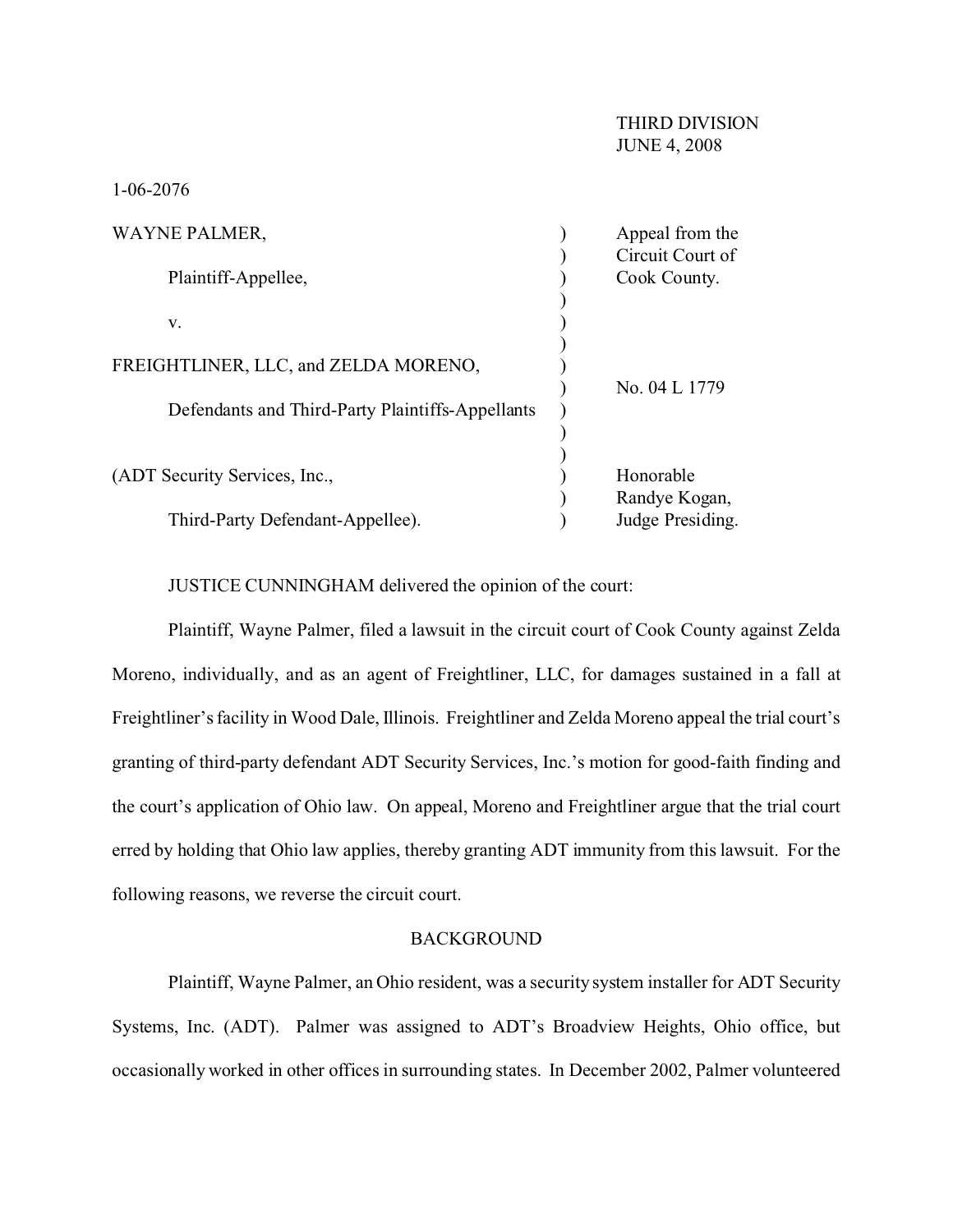to work in the Addison, Illinois office to install a security system at defendant Freightliner, LLC's Wood Dale, Illinois facility. Freightliner is a Delaware corporation with its headquarters in Portland, Oregon. Freightliner negotiated the contract at ADT's Addison, Illinois facility for installation and monitoring of a security system.

On December 2, 2002, Palmer and his coworker Jason Koproski reported to the ADT Addison, Illinois office and later began work at Freightliner's parts and distribution center in Wood Dale, Illinois. Palmer and Koproski were introduced to a few Freightliner personnel at the jobsite. They surveyed the area and then began installing the security system. The men began installing cable and contact points around overhead loading dock doors. After completing work in the north bay, the men began work in the south bay. The men leaned their ladder against the dock doors. The ladder was vertically extended over 20 feet into the air. While Palmer was near the top of the ladder tying cable, a Freightliner employee, Zelda Moreno, began to open the dock doors. Moreno claims that she did not see or know Palmer was working on the door. Palmer fell from the ladder and sustained various injuries.

On February 13, 2004, Palmer filed a complaint for negligence in the circuit court of Cook County against Moreno, individually, and as an agent of Freightliner. Moreno and Freightliner filed a third-party complaint for contribution against Palmer's employer, ADT. Palmer also filed a workers' compensation claim in Ohio for injuries sustained from his fall. ADT subsequently entered into a settlement agreement with Palmer for \$7,500 through Ohio workers' compensation benefits system. ADT then filed a motion for a good-faith finding and dismissal from the Cook County lawsuit filed by Palmer against Moreno and Freightliner. ADT argued that under Ohio law it was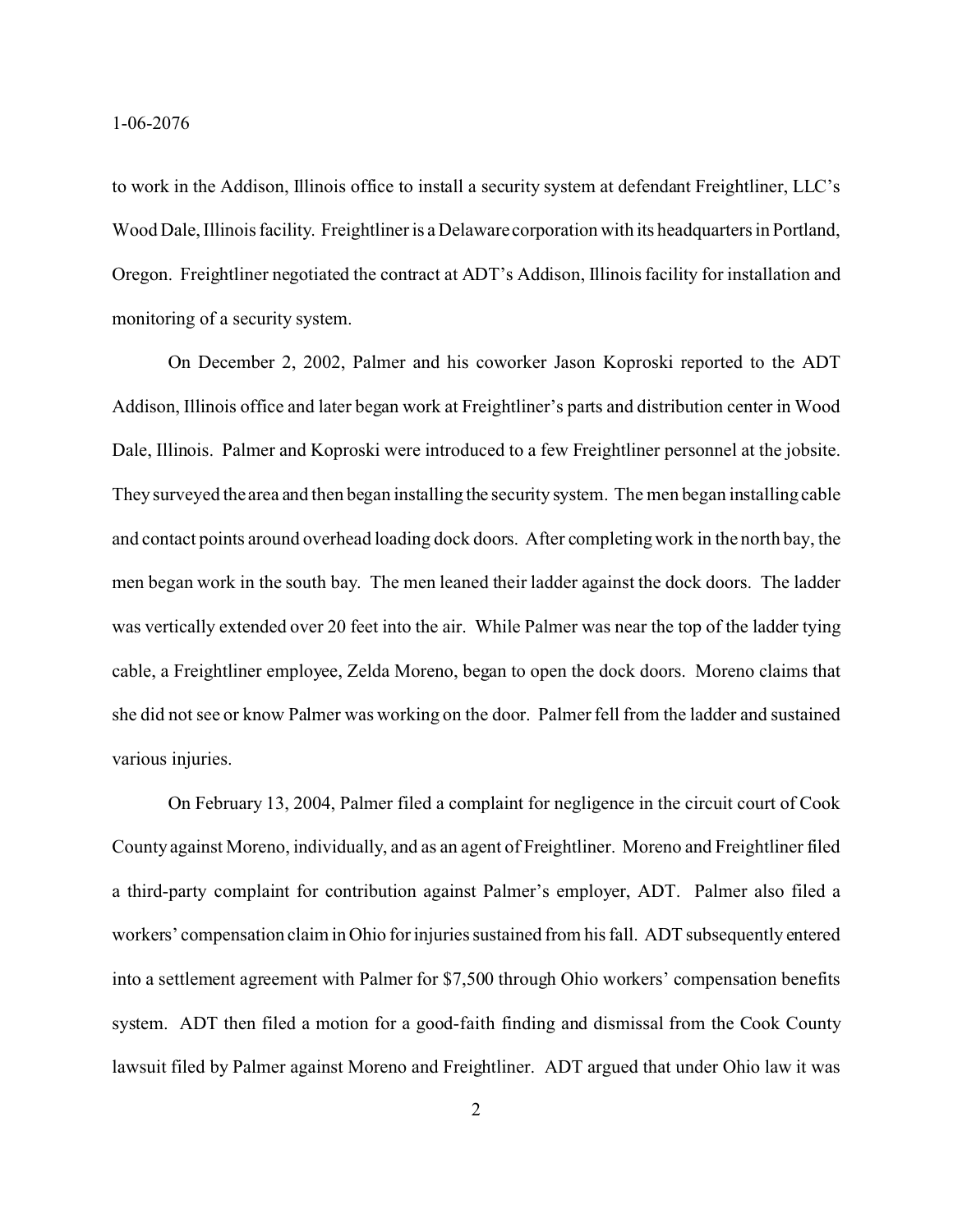immune from further liability because it paid Palmer workers' compensation benefits, thereby discharging its obligation for the employment-related injury that gave rise to Palmer's lawsuit in Cook County. Freightliner and Moreno disputed the applicability of Ohio law and contended that under the choice of law analysis, all significant contacts, including the fact that the accident took place in Illinois, made Illinois law applicable.

The trial court held that Ohio had the most significant relationship with the occurrence and the parties and therefore Ohio contribution laws applied. The court examined Kabak v. Thor Power Tool Co., 106 Ill. App. 2d 190, 245 N.E.2d 596 (1969), Malatesta v. Mitsubishi Aircraft International, Inc., 275 Ill. App. 3d 370, 655 N.E.2d 1093 (1995), and Vickrey v. Caterpillar Tractor Co., 146 Ill. App. 3d 1023, 497 N.E.2d 814 (1986). The trial court held that these cases were instructive and explained that a significant factor in its examination was the effect of the plaintiff's underlying workers' compensation claim on the various parties. The trial court, quoting  $Kabek$ , 106 Ill. App. 2d 190, 245 N.E.2d 596 (1969), held that "in complying with the Ohio Workers' Compensation Act, [ADT] ha[d] the substantive right to look to Ohio law to determine whether it ha[d] any further obligation on account of a work-connected injury." The trial court found that Ohio law applied and that ADT's settlement with Palmer on his Ohio workers' compensation claim was made in good faith. The effect of the trial court's good faith finding and its application of Ohio law was dismissal of the third-party contribution action brought by Moreno and Freightliner against ADT. Thereafter, the court entered an order dismissing ADT from the lawsuit. Freightliner and Moreno appealed.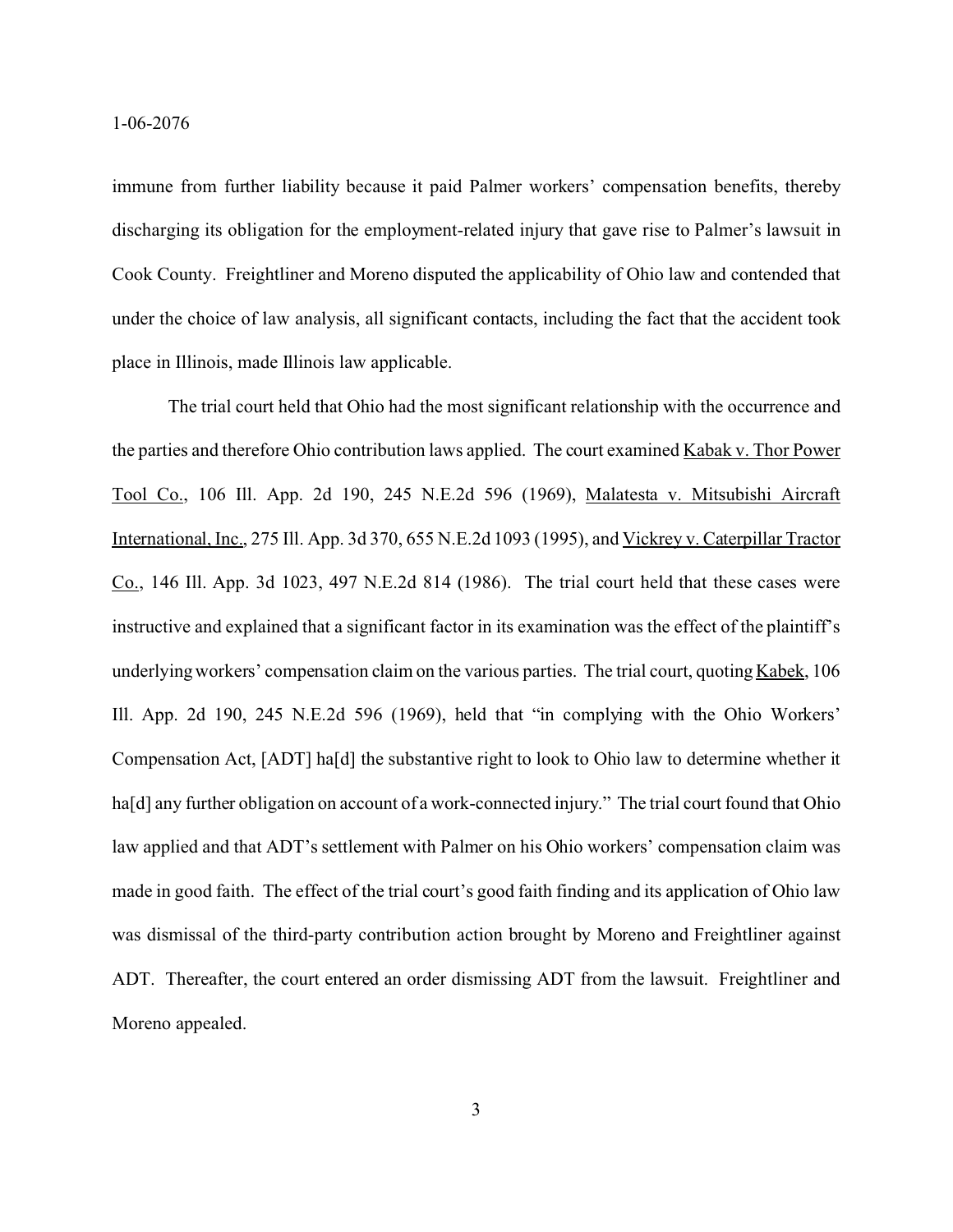## ANALYSIS

On appeal, Freightliner and Moreno argue that the trial court erred in applying Ohio law and finding that ADT's settlement of Palmer's Ohio workers' compensation claim was made in good faith. Freightliner and Moreno claim that the trial court's reliance on Kabak, Malatesta, and Vickrey was misplaced because each of those cases is factually distinguishable from the case at bar. They contend that, unlike those cases, in the instant case, ADT's payment of workers' compensation benefits under Ohio law was the only significant occurrence that took place in Ohio. They argue that Illinois law should apply because it has the most significant relationship with the occurrence and the parties. ADT, on the other hand, argues that the trial court correctly relied on Kabak, Malatesta, and Vickrey. ADT contends that the most significant contact analysis should focus on the employment relationship of the injured employee including the place of employment and the state in which the employee seeks workers' compensation benefits.

At issue is whether Illinois law or Ohio law applies to this case for the narrow issue of contribution. Although neither party disputes the applicability of Illinois law to the underlying cause of action for negligence, it is important to highlight the narrow scope of the conflict of laws question in this case and to distinguish between that narrow issue and the general applicability of Illinois law.

Under the Joint Tortfeasor Contribution Act (the Act) (740 ILCS 100/1 *etseq*. (West 2006)), parties that are subject to tort liability arising from the same injury share the payment of damages. BHI Corp. v. Litgen Concrete Cutting & Coring Co., 346 Ill. App. 3d 300, 306, 804 N.E.2d 707, 712 (2004). If a tortfeasor has settled with a plaintiff under the Act, the tortfeasor is then released from all liability for contribution to all other tortfeasors. BHI Corp., 346 Ill. App. 3d at 306, 804 N.E.2d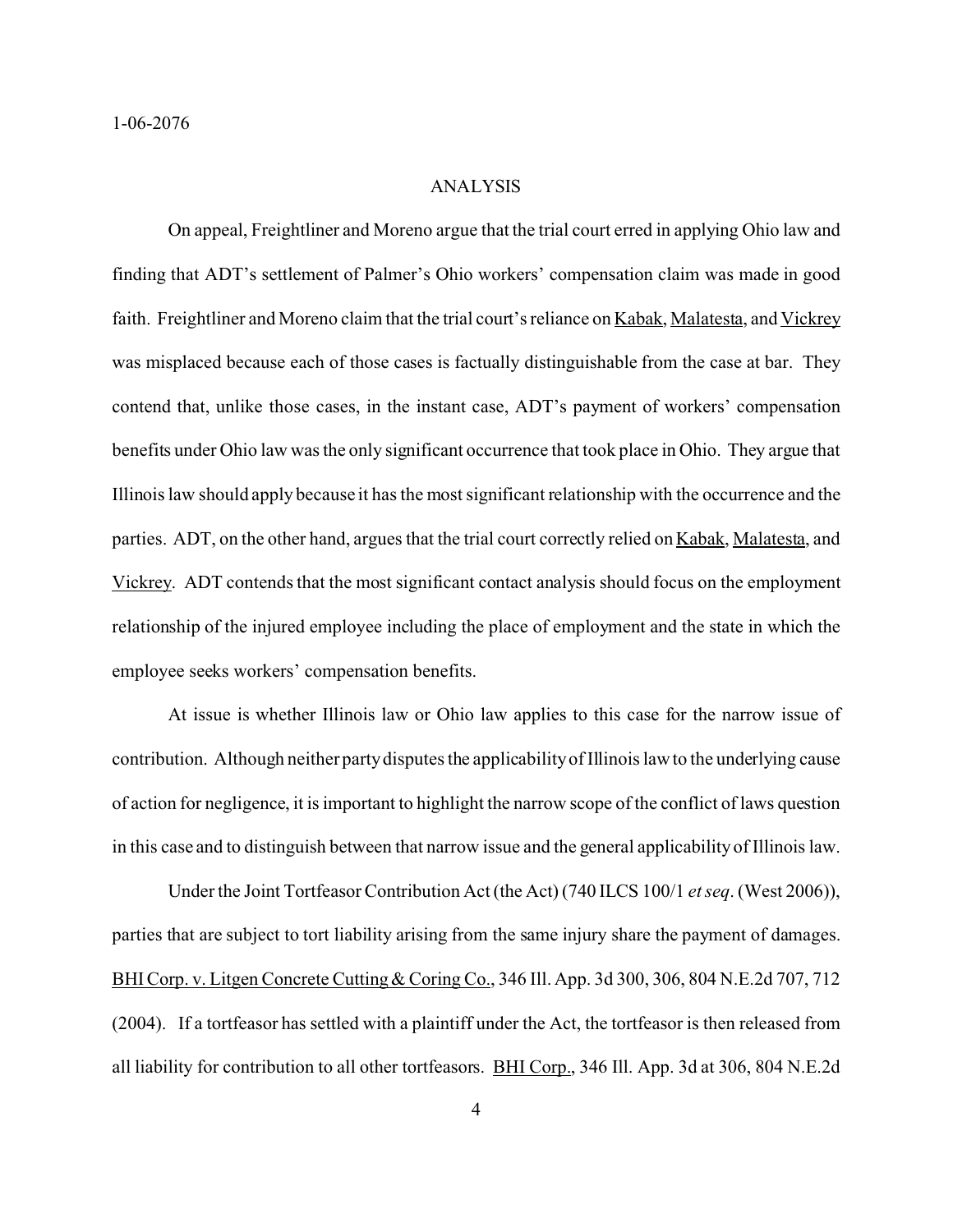at 712. The Act only requires that a tortfeasor settle with a plaintiff in good faith. Johnson v. United Airlines, 203 Ill. 2d 121, 128, 784 N.E.2d 812, 818 (2003).

"The determination of whether a settlement has been executed in good faith must strike a balance between public policies promoting the encouragement of settlements and the equitable apportionment of damages among tortfeasors." Associated Aviation Underwriters, Inc. v. Aon Corp., 344 Ill. App. 3d 163, 175, 800 N.E.2d 424, 433 (2003). A settlement is not made in good faith where the practical effect of the settlement is to shift a disproportionally large and inequitable portion of the settling defendant's liability to the shoulders of another. Stickler v. American Augers, Inc., 325 Ill. App. 3d 506, 512, 757 N.E.2d 573, 578 (2001).

In Illinois, an "employer's immunity from a suit in tort by its employee as plaintiff is not a bar to a claim for contribution against it by a defendant held liable to such a plaintiff." Doyle v. Rhodes, 101 Ill. 2d 1,14, 461 N.E.2d 382, 388 (1984); Unzicker v. Kraft Food Ingredients Corp., 203 Ill. 2d 64, 783 N.E.2d 1024 (2002). However, in the instant case, the plaintiff is an Ohio resident and filed his workers' compensation claim in Ohio. Illinois' rule authorizing a claim for contribution against an employer conflicts with Ohio's law on this point. In Ohio, "[e]mployers who comply with section 4123.35 of the [Workers' Compensation Act (Ohio Rev. Code Ann. §4123.35 (West 2002)] shall not be liable to respond in damages at common law or by statute for any injury \*\*\* [of] any employee in the course of or arising out of his employment \*\*\* during the period covered by such premium so paid into the state insurance fund." Ohio Rev. Code Ann. §4123.74 (West 2002). "Generally, an employer who possesses a certificate of workers' compensation insurance enjoys statutory immunity 'from non-intentional personal injury and wrongful death tort claims as a matter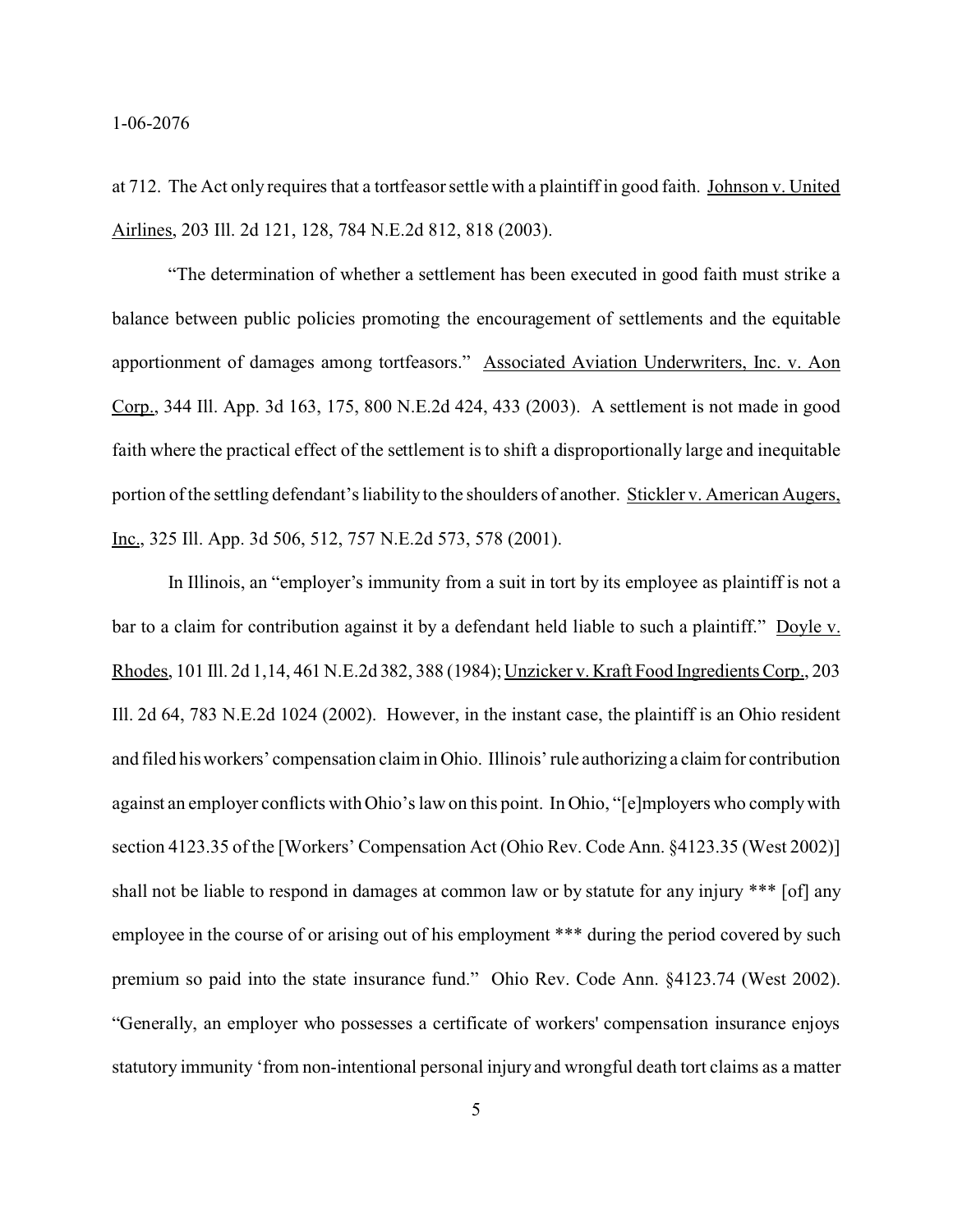of law.' " Wilson v. Marino, 164 Ohio App. 3d 662, 676, 843 N.E.2d 849, 860 (2005), quoting Walter v. Allied Signal, Inc., 131 Ohio App. 3d 253, 722 N.E.2d 164 (1999). Thus under Ohio law, Moreno and Freightliner cannot pursue a third-party contribution action against ADT if a good-faith finding is made in favor of ADT following settlement of Palmer's Ohio workers' compensation claim.

To direct us in resolving this issue, we turn to the Illinois Supreme Court decision in Townsend v. Sears, Roebuck & Co., 227 Ill. 2d 147, 879 N.E.2d 893 (2007), for guidance regarding our choice of law analysis. In Townsend, the Illinois Supreme Court discussed the apparent confusion in the courts regarding the proper analysis applicable to choice of law issues. The Townsend court endeavored to reaffirm those time-honored principles that may have become less clear over time.

In Townsend, the court throughly examined and relied upon the choice of law analysis from the Restatement (Second) of Conflict of Laws to resolve the conflict of laws in a personal injury action. In that case, the court explained that " 'the \*\*\* Restatement [(Second)] contemplates a twostep process in which the court (1) chooses a presumptively applicable law under the appropriate jurisdiction-selecting rule, and (2) tests this choice against principles of §6 [of the Restatement (Second)] in light of relevant contacts identified by general provisions.' " Townsend, 227 Ill. 2d at 164, 879 N.E.2d at 903, quoting Crampton, Conflicts of Law: Cases, Comments-Questions, at 120. The supreme court found that, historically, the appellate court has "overemphasized the general sections of the \*\*\* Restatement [(Second)] of Conflict of Laws and have undervalued the specific presumptive rules." Townsend, 227 Ill. 2d at 162, 879 N.E.2d at 902. The Townsend court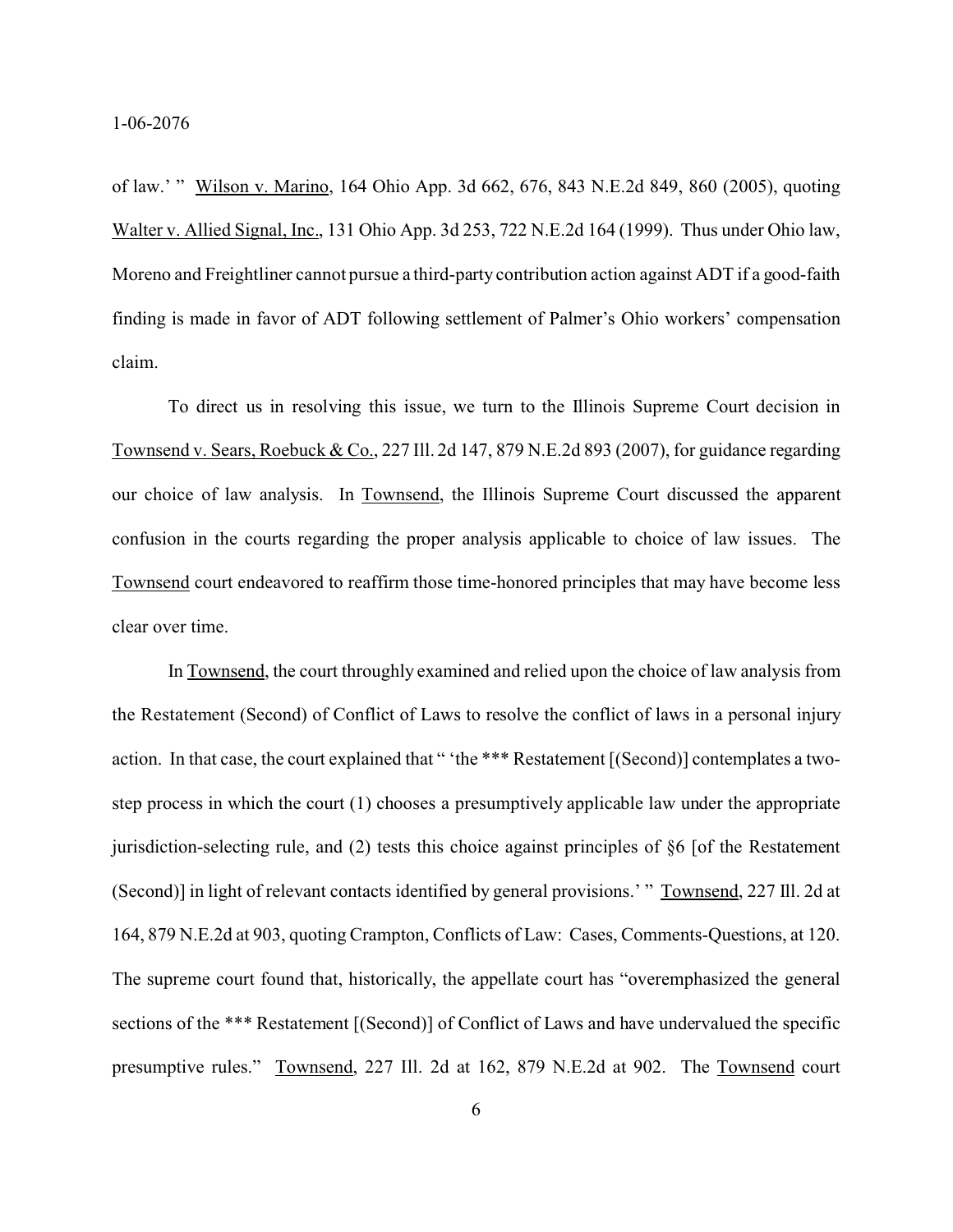emphasized the importance of considering the presumptive rules that are stated for different torts and different issues in tort. Townsend, 227 Ill. 2d at 162, 879 N.E.2d at 902.

Section 146 of the Restatement (Second) of Conflict of Laws is the starting point for this personal injury claim. Section 146, entitled "Personal Injuries," provides:

> "In an action for a personal injury, the local law of the state where the injury occurred determines the rights and liabilities of the parties, unless, with respect to the particular issue, some other state has a more significant relationship under the principles stated in Section 6 to the occurrence and the parties, in which event the local law of the other state will be applied." Restatement (Second) of Conflict of Laws §146, at 430 (1971).

In the case at hand, Palmer is a domiciliary of Ohio and employed by ADT in Ohio. However, Palmer's injuries occurred in Illinois, while working out of an Illinois ADT office. Freightliner's and Moreno's alleged tortious conduct occurred in Illinois. Under section 146, Illinois law would generally apply to this lawsuit because Palmer's injury and the defendants' alleged tortious conduct both occurred in Illinois. However, comment *d* of section 146 of the Restatement (Second) of Conflicts of Laws entitled "When conduct and injury occur in same state," instructs us to examine section 173 for other "issues that are less likely to be governed by the local law of the state of conduct and injury." Restatement (Second) of Conflict of Laws §146, Comment *d*, at 431 (1971). Using this analysis, we turn to section 173, entitled "Contribution and Indemnity Among Tortfeasors," as the appropriate section for the next phase of our analysis. Under the facts of this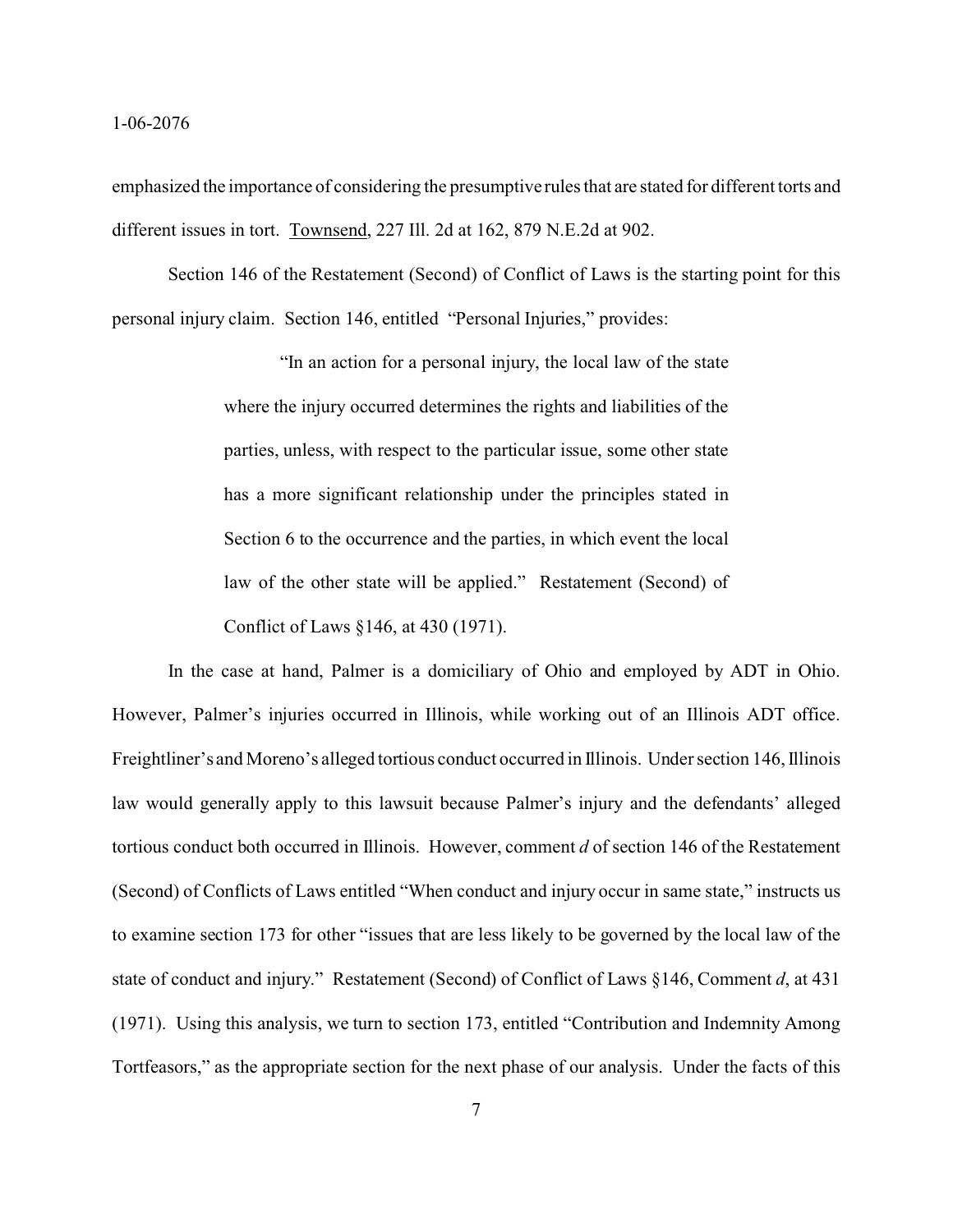case, the local state in which Palmer was injured is Illinois; however, he filed his claim for workers' compensation benefits in Ohio pursuant to the Ohio Workers' Compensation Act.

Section 173 states:

"The law selected by application of the rule of §145 determines whether one tortfeasor has a right to contribution or indemnity against another tortfeasor." Restatement (Second) of Conflict of Laws §173, at 515 (1971).

Comment *d* of section 173 explains and instructs us to examine section 184, comment *c* to determine the "right to recover contribution or indemnity from one who is declared immune from tort liability to the injured person by an applicable workmen's compensation act." Restatement (Second) of Conflict of Laws §173, Comment *d*, at 516 (1971).

Comment *c* of section 184 states that "[a] person who is declared immune from liability for tort or wrongful death to an injured employee or his dependants by an applicable workmen's compensation statute *may* nevertheless be liable for contribution or indemnity to a third person against whom a judgment in tort or wrongful death has been obtained on account of the injury. Whether he will so be held liable is determined by the law selected by application of the rule of §173." Restatement (Second) of Conflict of Laws §184, Comment *c*, at 548-49 (1971). (Emphasis added.) We find comment *c* of section 173 very instructive because it allows an employer to be liable for contribution despite an applicable workers' compensation statute that grants the employer immunity from further liability beyond the workers' compensation payments.

As instructed by section 173, we now examine section 145 to determine whether Freightliner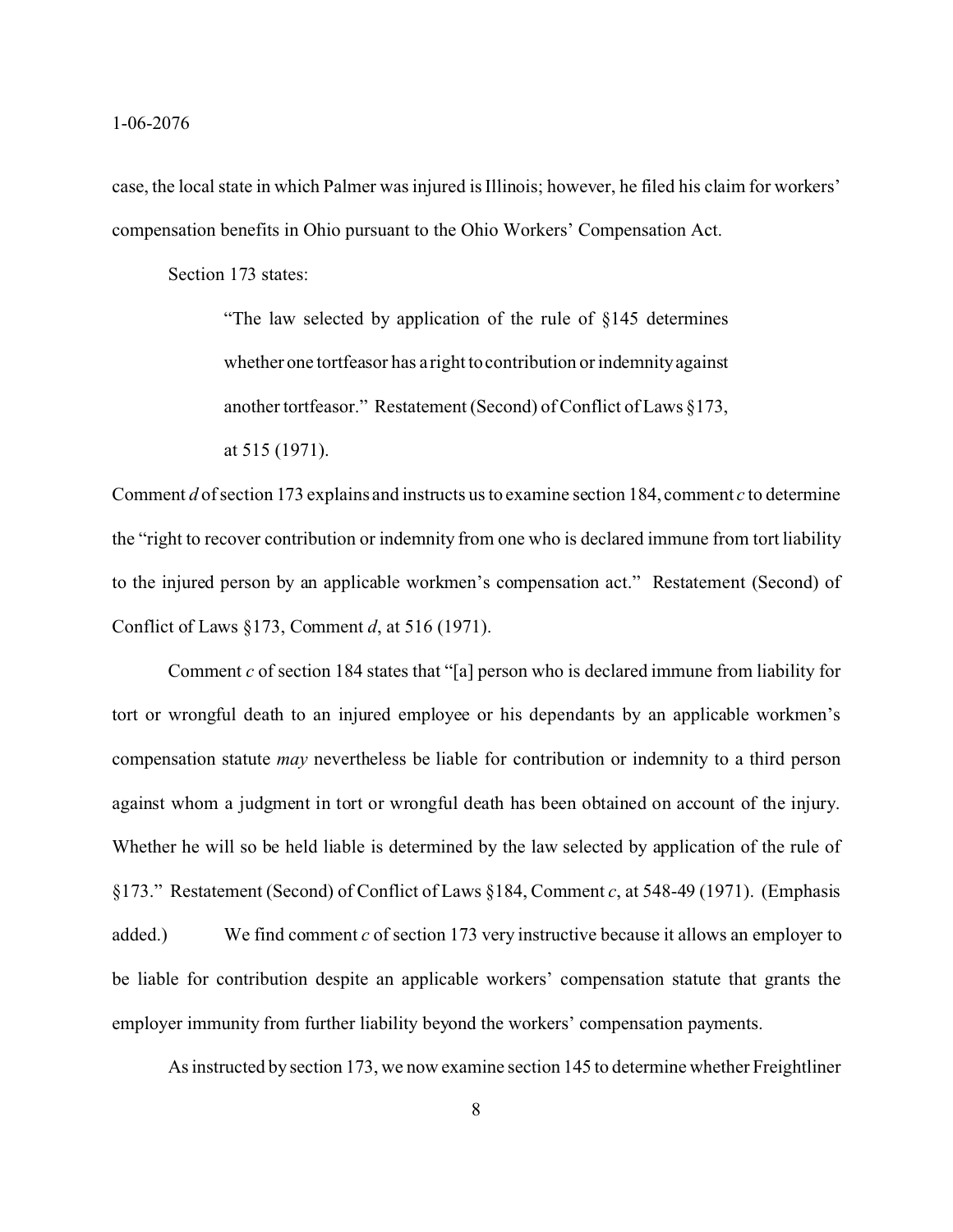and Moreno have a *right* to seek contribution from ADT.

Section 145, entitled "General Principle," states:

"(1) The rights and liabilities of the parties with respect to an issue in tort are determined by the local law of the state which, with respect to that issue, has the most significant relationship to the occurrence and the parties under the principles stated in §6.

(2) Contacts to be taken into account in applying the principles of §6 to determine the law applicable to an issue include:

(a) the place where the injury occurred,

(b) the place where the conduct causing the injury occurred,

(c) the domicil[e], residence, nationality, place of incorporation and place of business of the parties, and

(d) the place where the relationship, if any, between the parties is centered.

These contacts are to be evaluated according to their relative importance with respect to the particular issue." Restatement

(Second) of Conflict of Laws §145, at 414 (1971).

Comment *c* of section 145 states that "the interest of a state in having its tort rule applied in the determination of a particular issue will depend upon the purpose sought to be achieved by that rule and by the relation of the state to the occurrence and parties." Restatement (Second) of Conflict of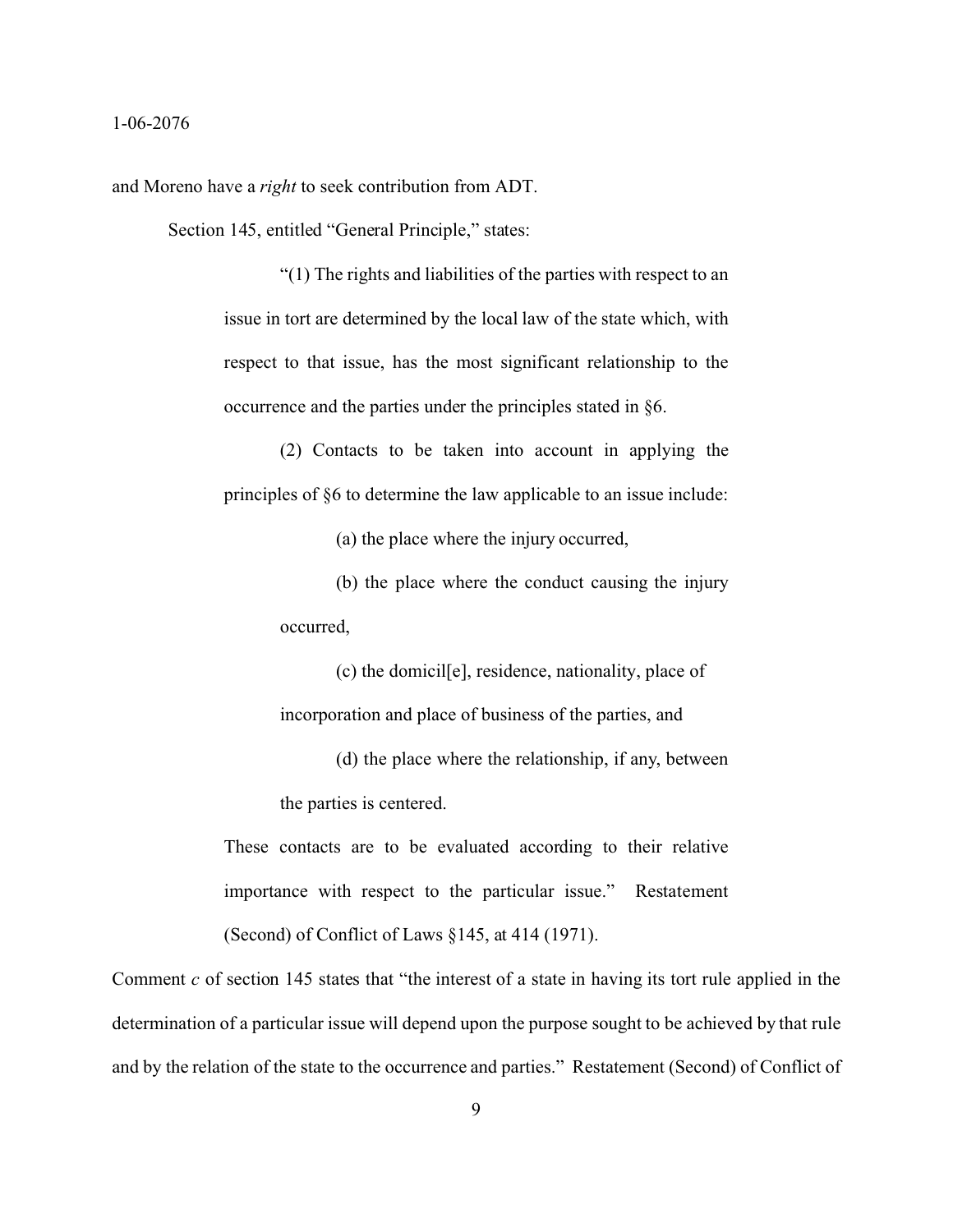Laws §145, Comment *c*, at 416 (1971).

Our supreme court in Townsend examined how to apply section 145 in light of the principles of section 6 in resolving conflict of law issues. The Illinois Supreme Court recognized that the Illinois Appellate Court seems to have a descriptive discrepancy when applying sections 6 and 145 of the Restatement (Second) of Conflict of Laws. Townsend, 227 Ill. 2d at 167, 879 N.E.2d at 906. In its analysis, the supreme court first identifies the four principles listed in section  $145(2)$  and then the court applies the general principles of section 6 to those contacts. Townsend, 227 Ill. 2d at 167, 879 N.E.2d at 905. We use that analysis in the same manner in resolving the issue in this case.

We disagree with ADT that the analysis should be focused only on the facts surrounding the contribution issue, specifically, the employer-employee relationship between Palmer and ADT. In order to properly settle the conflict of law question in this case, all of the facts of the case including those surrounding the allegedly tortious conduct must be examined under the principles of sections 6 and 145. In Townsend, the supreme court held that "[a] court's consideration of injury-causing conduct in a section 145 analysis includes all conduct from any source contributing to the injury." Townsend, 227 Ill. 2d at 169, 879 N.E.2d at 906.

The first principle to be considered under section 145 (2) is the place of injury. Palmer was injured while working from the ADT Illinois office performing work in Illinois pursuant to a contract negotiated between Freightliner and ADT in Illinois. Thus, Illinois has a strong relationship to the occurrence and the parties and is of great importance in "the most significant relationship" analysis discussed in Townsend. These are not merely fortuitous contacts that would tend to minimize Illinois' relationship with the occurrence and parties.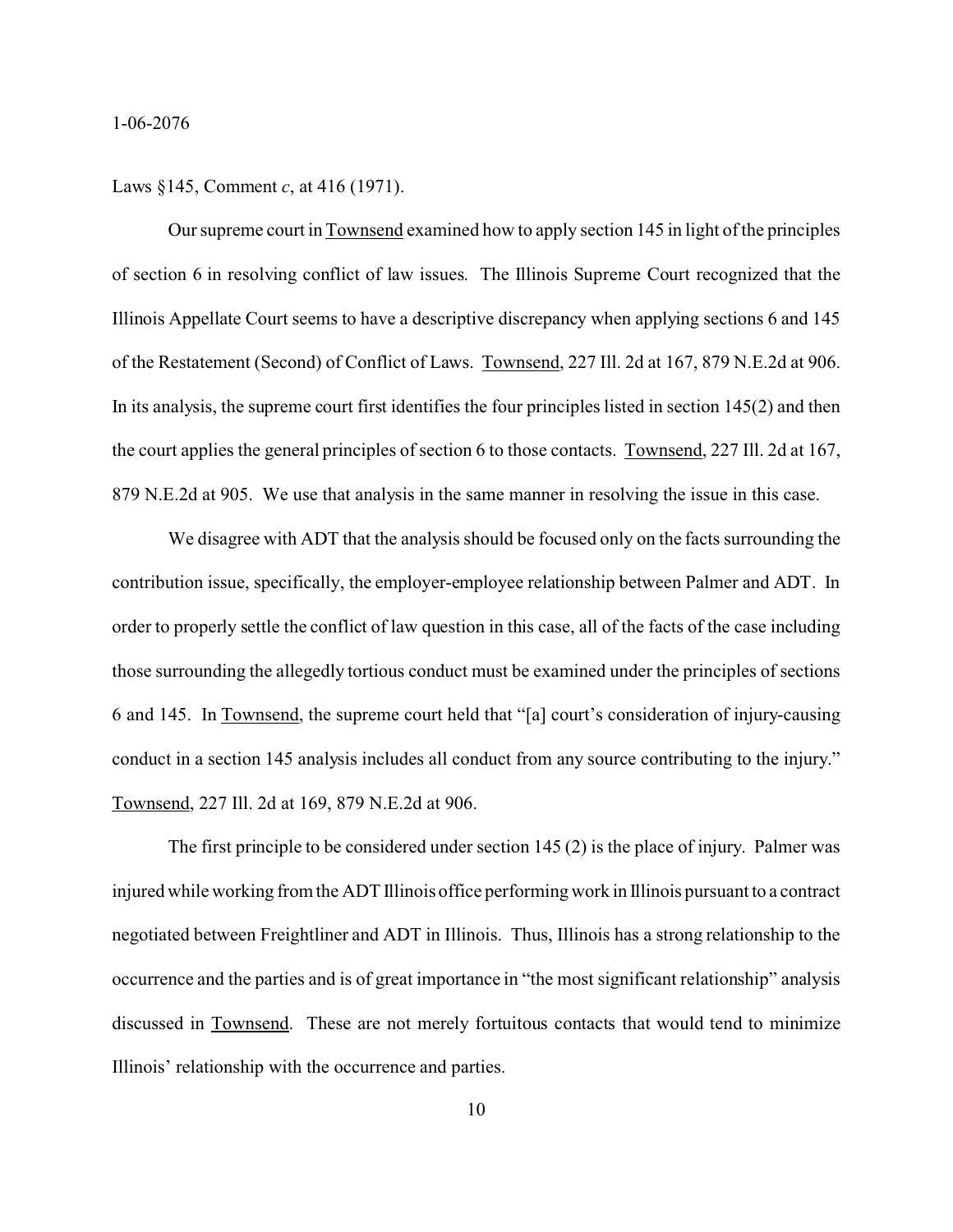The second principle to be considered is the place where the conduct causing the injury occurred. Restatement (Second) of Conflict of Laws §145 (1971). Palmer alleges in his complaint that Freightliner's and Moreno's tortious conduct occurred in Illinois. Freightliner's and Moreno's third-party complaint for contribution alleges that ADT failed to properly train and instruct Palmer to create a safe work environment over the course of his employment with the company. Palmer was employed and trained in Ohio for the duration of his employment with ADT and was occasionally dispatched to work in other states such as Illinois, where he sustained an injury. When weighed against the place of tortious conduct, this factor is neutralized because injury-causing conduct is alleged to have occurred in both Illinois and Ohio.

The third principle is the domicile, residence, place of incorporation, and the place of business of the parties. Here, Palmer is a domiciliary of Ohio and the defendant Moreno is a domiciliary of Illinois. The defendant Freightliner is a Delaware corporation with its headquarters in Portland, Oregon. However, Freightliner does business in Illinois. ADT is incorporated in Delaware, headquartered in Florida, and does business in both Illinois and Ohio. Thus, no one state has a significant relationship under this analysis. Illinois, arguably, has slightly more of a relationship under this analysis; however, no state enjoys a strong and clearly superior relationship under these facts.

The fourth and final principle under section  $145(b)(2)$  is the place were the relationship between the parties is centered. In this case, the relationship between Palmer, Freightliner and Moreno arose from the parties relationship with ADT. Palmer was employed by ADT in Ohio, but was dispatched to perform work in Illinois from ADT's Illinois office. Freightliner entered into a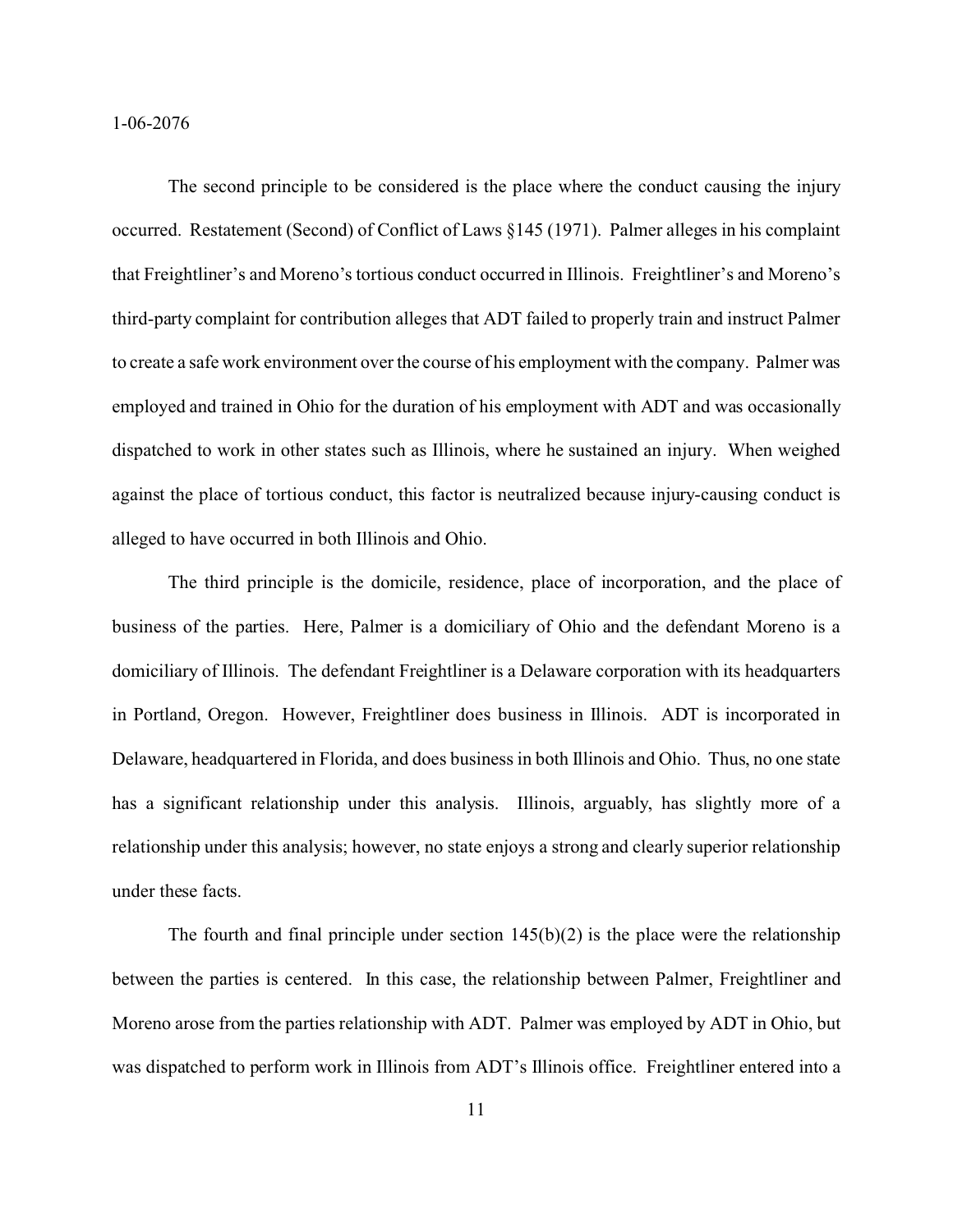contractual relationship with ADT in Illinois through ADT's Illinois agents. Moreno is employed by Freightliner in Illinois. This principle favors Illinois.

To summarize the section 145(b)(2) principles, the first and fourth principles favor Illinois; the second principle is neutral, and the third principle only slightly favors Illinois. The analysis is not simply a mathematical summation. Townsend, 227 Ill. 2d at 168-69, 879 N.E.2d at 905. We must now analyze these principles in light of the general principles embodied in section 6 pursuant to section 145(a). The commentary to section 145 and the Townsend court's analysis explain that a detailed examination of all seven general principles of section 6 is not necessary because the general principles vary in importance. Townsend, 227 Ill. 2d at 169, 879 N.E.2d at 906; Restatement (Second) of Conflict of Laws §145, Comment *b*, at 415 (1971). The commentary to section 145 explains that the factors of greater importance include: the needs of the interstate and international systems; the relevant policies of the forum state; the relevant policies of other interested states and particularly of the state with the dominant interest in the determination of the particular issue; as well as the ease in the determination and application of the law to be applied. Restatement (Second) of Conflict of Laws §145, Comment *b*, at 415 (1971).

Under Ohio law, "an employer who possesses a certificate of workers' compensation insurance enjoys statutory immunity 'from non-intentional personal injury and wrongful death tort claims as a matter of law.' " Wilson v. Marino, 164 Ohio App. 3d 662, 676, 843 N.E.2d 849, 860 (2005), quoting Walter v. Allied Signal, Inc., 131 Ohio App. 3d 253, 722 N.E.2d 164 (1999). The Ohio Supreme Court has held that "[t]he statutory and constitutional immunity granted to complying employers is crucial to workers' compensation law." Kendall v. U.S. Dismantling Co., 20 Ohio St.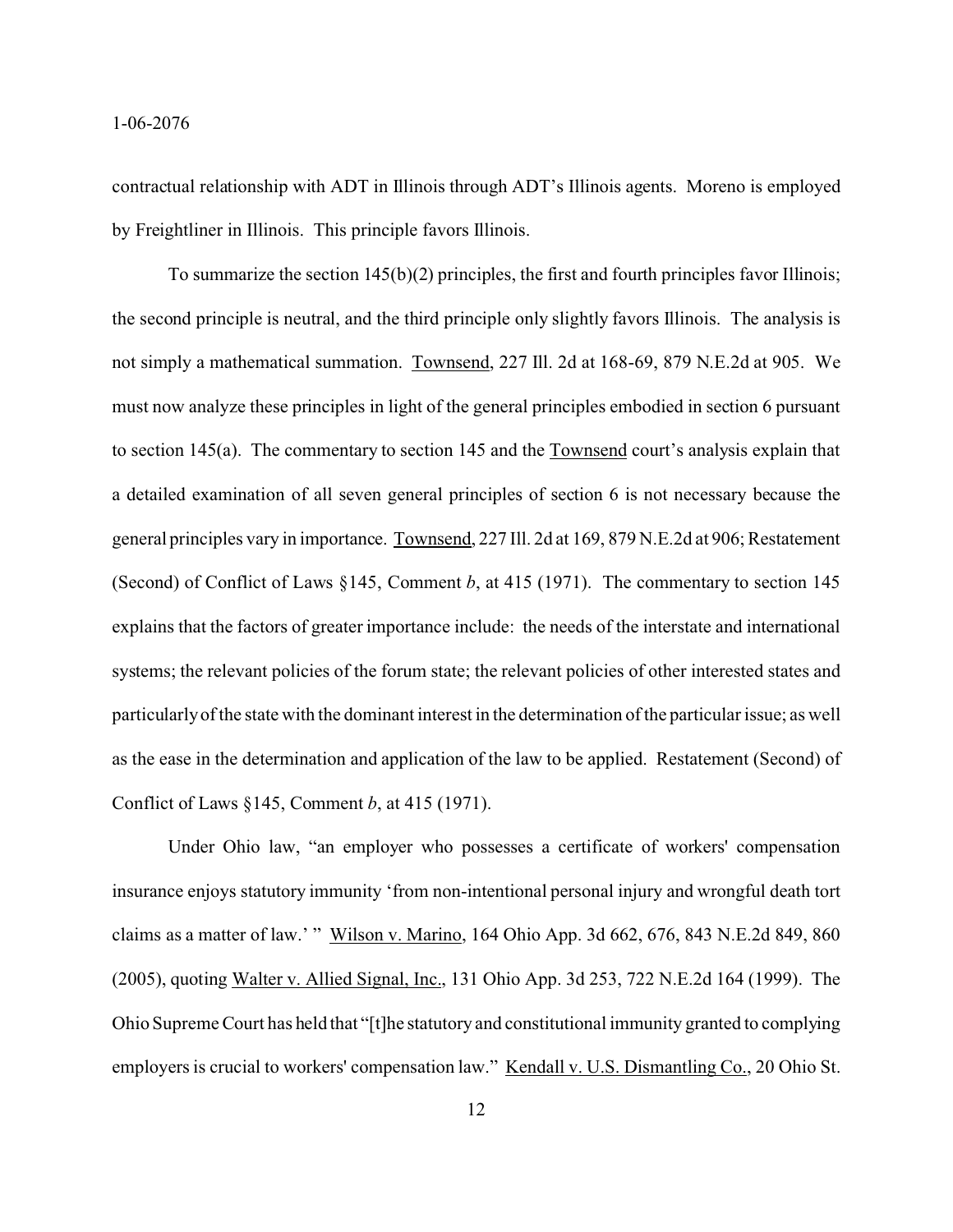3d 61, 65, 485 N.E.2d 1047, 1051 (1985). "The legislature granted this immunity to complying employers in exchange for their relinquishment of all their common-law defenses to claims of workrelated injury." Kendall, 20 Ohio St. 3d at 65, 485 N.E.2d at 1051. In this case we recognize that Ohio has an important interest in protecting its compliant employers from non-intentional personal injury and wrongful death tort claims. ADT employed Palmer in Ohio, complied with Ohio workers' compensation laws and, therefore, under the Ohio statute, is immune from all nonintentional personal injury and wrongful death tort claims, including third-party claims arising out of employment activities. Under the analysis of the Restatement (Second) of Conflict of Laws and Townsend, this is true so long as Ohio law is applicable to the facts.

In Illinois, employers enjoy immunity from employee lawsuits under the Workers' Compensation Act. 820 ILCS 305/5(a) (West 2002). However, employers are not immune from contribution claims brought as third-party actions. The supreme court in Kotecki v. Cyclops Welding Corp., 146 Ill. 2d 155, 585 N.E.2d 1023 (1991), held that a third party may bring a contribution claim against an employer; however, the court limited the employer's liability to its statutory liability under the Illinois Workers' Compensation Act. "[The] court attempted to balance the competing interests of the employer, as a participant in the workers' compensation system, and the equitable interests of the third-party defendant in not being forced to pay more than its established fault." Virginia Surety Co. v. Northern Insurance Co. of New York, 224 Ill. 2d 550, 558, 866 N.E.2d 149, 154 (2007). Thus, contrary to ADT's assertion that its payment of Palmer's Ohio workers' compensation claim immunizes it from further liability, it may be held liable for contribution in this action despite Ohio's workers' compensation statute.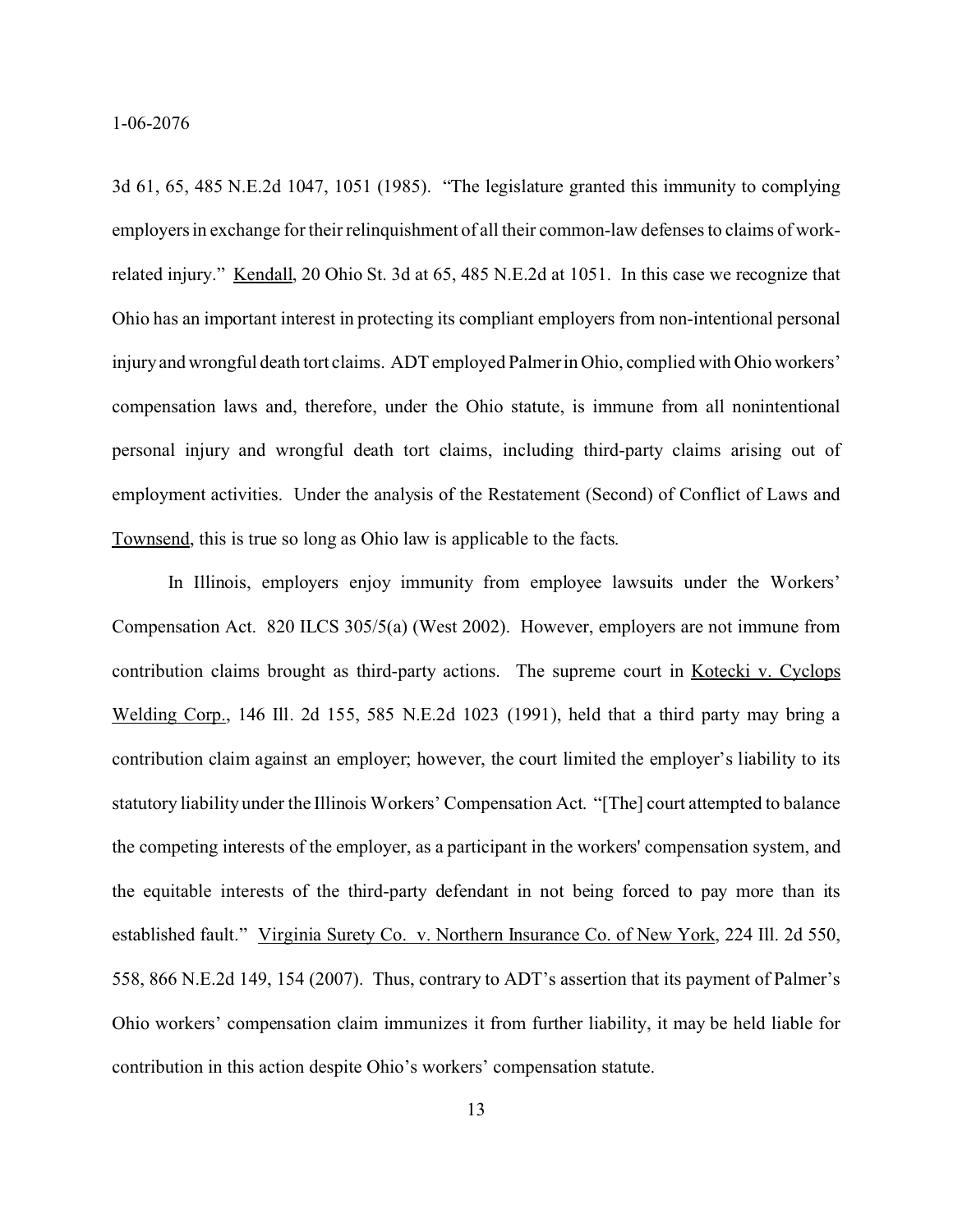When we examine the factors of sections 145(a) and 6 of the Restatement (Second) of Conflict of Laws, we conclude that Illinois has the most significant relationship with the occurrence and the parties. Under Illinois law, third-party defendants are permitted to bring contribution lawsuits against a plaintiff's employer to prevent paying more than its established share of fault for the injury. ADT is subject to Illinois law on this point because of the specific facts of this case. As discussed, both Freightliner and ADT are incorporated in other states and have principal places of business in other states. However, both conduct business in Illinois. While conducting this business, Freightliner contractedwith ADT through its Illinois agents, and Palmer was injured at Freightliner's Illinois facility while performing the service negotiated in the contract.

Illinois has a strong interest in ensuring defendants the right to bring a contribution action against an employer who may have contributed to the injury of its employee. Freightliner therefore had the expectation to be protected by Illinois law. While we agree that ADT has a reasonable expectation to be immune from nonintentional personal injury lawsuits under the Ohio Workers' Compensation Act, ADT has overstated the extraterritorial effect of the Ohio law. As a national company with offices in many states, ADT exposes itself to the tort laws of many jurisdictions in which it chooses to do business. It may not escape the laws of one jurisdiction merely by having an employee from another jurisdiction with more favorable laws provide its contractual services in the jurisdiction with the laws which it does not favor.

The specific facts of this case, when examined through the prism of the Townsend case, as well as the Restatement (Second) of Conflict of Laws, lead us to conclude that Illinois has the most significant relationship with the occurrence and the parties under these facts, and therefore ADT is